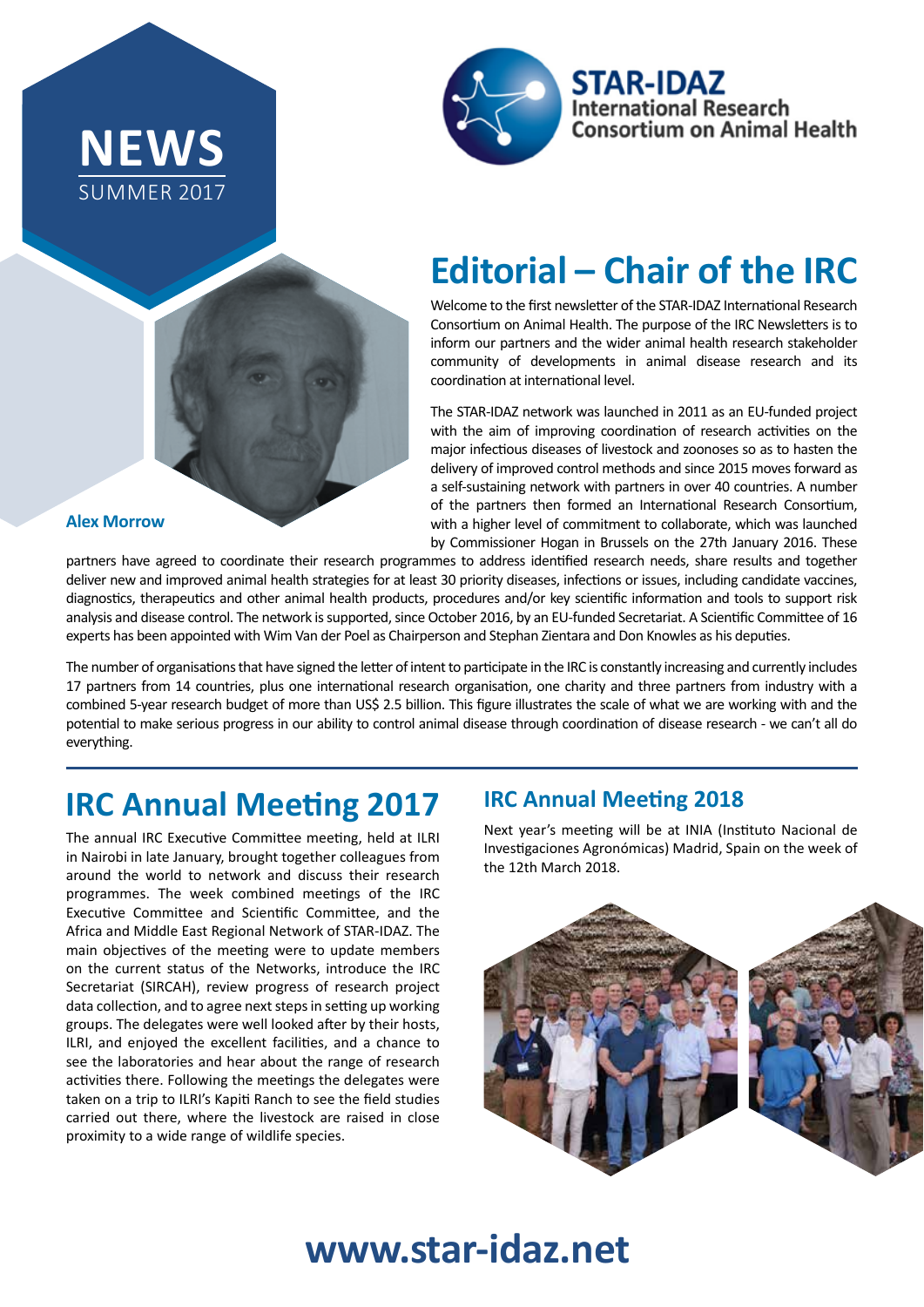

#### **IRC Executive Committee Meeting, Nairobi 31 January–1 February, 2017**

This was the second meeting of the Executive Committee and the members were welcomed by the Chair, Alex Morrow (AM), the first being held in Buenos Aires, April 2016. In the update of the status of STAR-IDAZ Global Network, the meeting heard that 31 organizations had signed the MoU with 21 having signed the Letter of Intent and joined the IRC. A new chair of the STAR-IDAZ IRC was elected to follow AM whose two-year term comes to an end in January 2018. Dr Francesco Suárez Gűemes, based at the Universidad Nacional Autónoma de México, Mexico City, was elected and will begin his term as Chair from next January. This fits in with STAR-IDAZ constitution which requires the position of Chair to be rotated around the regions.

Topics under discussion included the identification of priority diseases, and how new priorities can be included. Lumpy skin disease, which is spreading through the middle-east and eastern-Europe, was suggested for inclusion in the list of priority diseases. It was also recommended that priority should be given for diseases, where the study of them pushes forward the understanding of immunology.

The meeting also discussed a possible ERA-Net Co-Fund on Veterinary Vaccinology, which the EC may include in its 2019 Work Programme if there is an adequate level of support from EU Member States. The focus of the call would be to support multidisciplinary research to develop novel tools and generic technology to produce new and improved vaccines for the livestock sector. The rest of the meeting focused on the work of the Working Groups. SIRCAH had identified lists of key researchers as a reference for potential working group membership. SIRCAH will provide support for the working groups to conduct gap analyses and compile research roadmaps. There were updates on the existing FMD (GFRA), African Swine Fever (GARA), and the Veterinary Vaccinology networks. The IRC aims to establish working groups for 30 priority disease/issues.

## **DR. FRANCISCO SUÁREZ GÜEMES – IRC Chair from 2018**

Dr. Francisco Suárez Güemes was elected to be the chair of the IRC from January 2018. A graduate in Veterinary Medicine from the Autonomous University of Mexico (UNAM), he obtained an MSc in microbiology at UNAM and his PhD from Colorado State University. He has served in a number of roles at UNAM including Director of the Masters and PhD Programs in Animal Health and Production, Associate Dean of Planning, Associate Dean of Research, Innovation and Technological Development, and in 2016 he became Dean of the Veterinary College, a position that he currently holds. During his time as director of the graduate school, CONACYT [Consejo Nacional de Ciencia y Tecnología (the National Council of Science and Technology)] granted the program National and International recognition.

During his 38 years as an academic at UNAM, he has been assistant professor, lecturer, and since 1986 Professor in the Department of Microbiology and Immunology. He was professor and founder of the doctoral program in the Facultad de Medicina Veterinaria y Zootecnia of the Autonomous University of Nuevo Leon. He has been a member of the Bioethics Commission of the General Directorate of Zoos of Mexico City 2001 - 2003 and in 2009.

He is co-editor of General Bacteriology: Chemistry Principles, a book that has served as a text for several generations of UNAM and other Colleges of Veterinary Medicine, and the Manual of bacteriology and mycology, as well as writing 20 chapters in books on microbiology. In research, he has had national and international funding for more than 38 projects, giving opportunities to 58 undergraduate, masters and doctoral students. He has published 78 journal articles and has presented at numerous conferences at national and international levels, and has had numerous distinctions and academic awards. He has been on the Editorial Board of Animal Health Research Reviews from 1999 to date.

His contribution to brucellosis research was recognized in his appointment, in 2005, as President of the "International Conference in Brucellosis Research". In 2008, he was appointed Executive Secretary of the Scientific Committee of the Pan American Congress of Veterinary Sciences, and has also been on the Scientific Committee of the National Meeting of Animal Research for more than 10 years. In the National Technical Advisory Council of Animal Health (CONASA), he has been coordinator of several member committees of the Board of Directors (2001-2003), Vice-President of the Council (2009-2010) and President of the Council (2011-2015). In 2012 he became Scientific Adviser to the Federal Commission for Protection against Health Risks (COFEPRIS). He joined the Mexican Veterinary Academy in 1991, became Vice President from 1999 to 2001, and President from 2001-2003.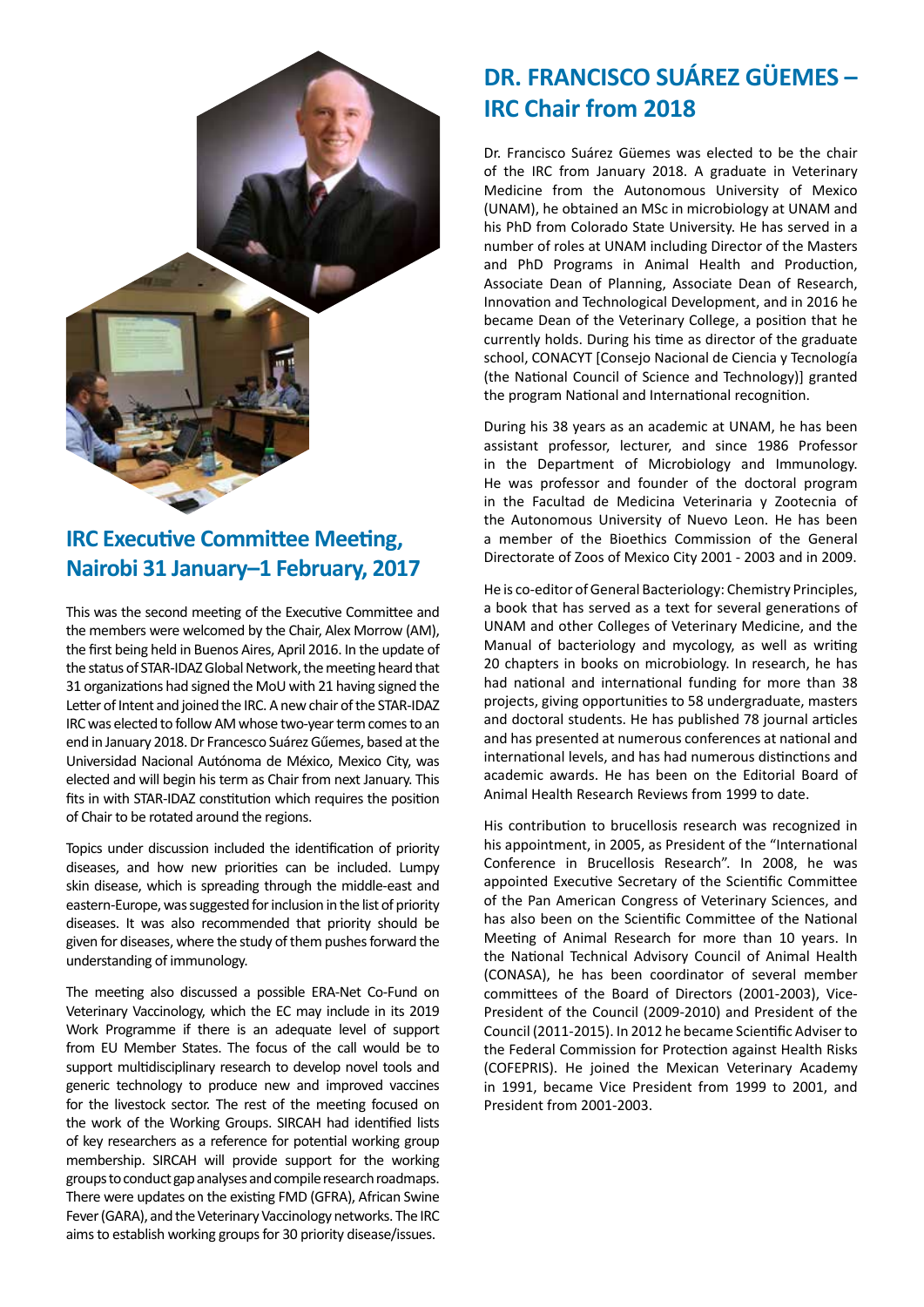#### **IRC Scientific Committee**

The Scientific Committee's role is to consider the scientific merit of proposals of the Executive Committee (EC); act as a scientific coordinating body; propose research priorities, policies, and guidelines for the EC; identify the need for new Working Groups (WG), define their mission, support them in gap analysis and research prioritization, report on their progress to the EC and exchange of protocols and best practice for the IRC to reach its scientific goals. The full mandate and information about the Scientific Committee can be found on the **STAR-IDAZ-IRC web-site**.

The STAR-IDAZ IRC Scientific Committee gathered for their first meeting on 30th January 2017 at ILRI in Nairobi. Members of the Committee, representatives of ILRI, and the IRC secretariat were welcomed by the IRC Chair, Alex Morrow, and ILRI's Assistant Director General, Biosciences, Dieter Schillinger.

In this first meeting, the committee covered data-sharing and intellectual property, the involvement of industry at an early stage of research to increase the likelihood that new products are taken to market, and the importance of engaging with small and medium-sized enterprises for diseases that the larger corporation might consider uneconomic for them.

The second meeting of the Scientific Committee was held in Copenhagen at the Phoenix Hotel on 15th-16th June 2017. The main business of the meeting, which was chaired by Wim Van der Poel was to agree the terms of reference of the Working Groups, and progressing their work on key diseases and issues in animal health. Six topics, bovine tuberculosis, porcine reproductive and respiratory syndrome, brucellosis, African swine fever, helminths and veterinary vaccinology, had already been identified as priorities for immediate consideration. Three new areas, vector-borne diseases, foot and mouth disease, and coronaviruses were added to this list. The mission of the Working Groups is to identify the critical gaps in knowledge so that the research effort can be focused on them and help speed up the delivery of improved control methods. They will conduct gap analyses and develop research roadmaps with support and guidance from SIRCAH and the Scientific Committee.

Members of the Scientific Committee are: Don Knowles (Animal Disease Research Unit, ARS-USDA-PWA, USA); Dieter Schillinger (ILRI); Gary Entrican (Moredun Research Institute); Martin Beer (Friedrich Loeffler Institut, Germany); Edwin Claerebout (Ghent University, Belgium); Wim van der Poel (Wageningen University, Netherlands); Denis Kolbasov (Russian Academy for Agricultural Sciences); Stéphan Zientara (Agence nationale de sécurité sanitaire de l'alimentation, de l'environnement et du travail, ANSES); Bruno Goddeeris (Ghent University, Belgium); Clara María Marín Alcalá (Centro de Investigación y Tecnología Animal (CITA), Spain); Gustavo Zielinski (Instituto Nacional de Tecnologia Agropecuaria, Argentina); Glen Gifford (Canadian Centre for Veterinary Biologics, CFIA, on secondment to OIE); Jeremy Salt (GALVmed); Anette Bøtner, (DTU National Veterinary Institute, Denmark); Irit Davidson (Kimron Veterinary Institute, Israel); Sergio Rosati (University of Turin, Italy).



Members of both Executive Committee and Scientific Committee at Kapiti Ranch